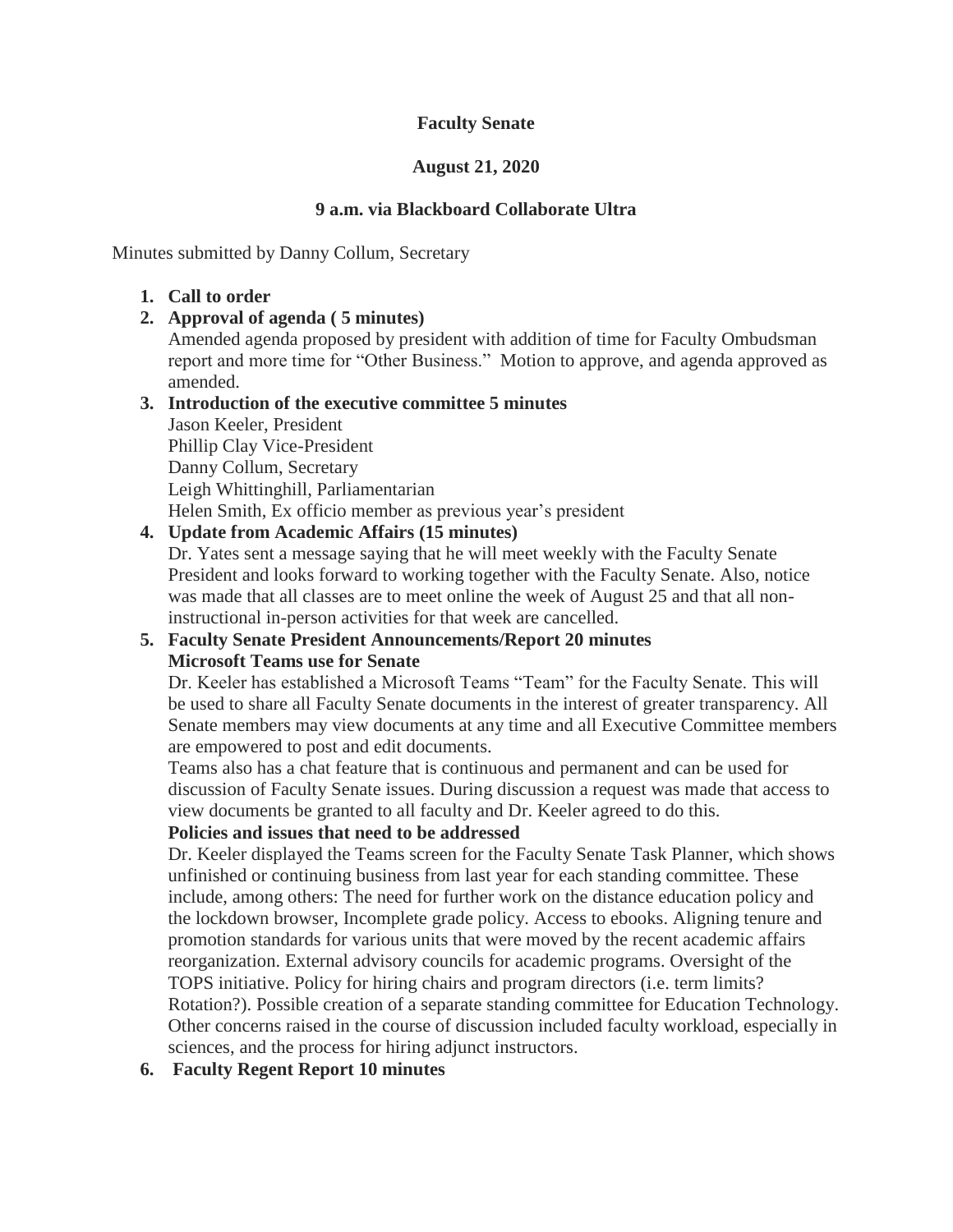Dr. Moffett reported that the Board of Regents held four meetings over the summer, mostly focused on the campus re-opening.

**June 4**: Board approved an Updated Faculty Senate Constitution and Bylaws and the August 2019 Version of the Faculty Handbook as well as updated policies, an internal audit plan and an FY 20-21 Operating Budget of \$40,623,086, which represents a reduction of \$8 million from last year. This budget also included a cost of living pay increase for faculty. Questioned about the budget cuts and positions eliminated, Dr. Moffett said that the Board is not told about specific cuts or specific positions eliminated.

**July 7**: Board approved the reorganization of Academic Affairs. Faculty has already seen the same materials on this that were shown to the Board. Some cuts or changes were not reflected on the documents, such as the elimination of the Deputy Provost position, distribution of administrative assistants, or the total number of deans. The Board approved a contract with Capital Plaza Hotel for 56 rooms for student housing overflow and with Quest Diagnostics for Covid-19 testing. Total costs for testing are not to exceed \$340k, with testing fees of \$130-170 per administration. Also at this meeting, four new faculty hires, with tenure, were approved. These were hires made under the TOPS program. Questions were raised by senators about the cost of the Covid-19 testing, which is much higher than that at University of Kentucky, and about the TOPS program. Dr. Moffett explained that TOPS is a board initiative to give the provost flexibility in recruiting faculty in order to improve faculty diversity and to fill high-need positions. Regarding the Academic Affairs reorganization, Dr. Moffett noted that the Board has yet to see a detailed organizational chart.

**August 5**: Board approved an update of the Capital Plaza Hotel contract to include 112 rooms total. Also the president announced that, as of July 30, the University expected 1,513 students: 1,451 undergrad and 62 grad. First year students accounted for 493, and 930 were continuing.

### **7. Faculty Ombudsman Report 5 minutes**

Ombudsman Wilfred Reilly introduced himself and explained that the ombudsman is to serve as a mediator and resolver of disputes, within faculty or between faculty and administration. He encourages all faculty to contact him via KYSU email if there are ever any issues.

### **8. Other business 20 minutes**

Senator Helen Smith introduced a resolution addressing the reopening of on-campus instruction. The resolution notes that faculty were given the impression they could choose their method of presentation, prepared classes accordingly and then, on August 13, two days before the official start of the semester, were requested, in a message from Interim Provost Yates that all classes, to meet all scheduled in-person classes in-person, regardless of faculty members' previously expressed preferences and plans. A request that was presented without concurrent uniform protocols and procedures to address Covid-19 safety issues. The resolution states the sense of the Senate that a request for in-class instruction would ideally have been delivered much sooner than August 13 and would have come with information and resources for addressing safety concerns.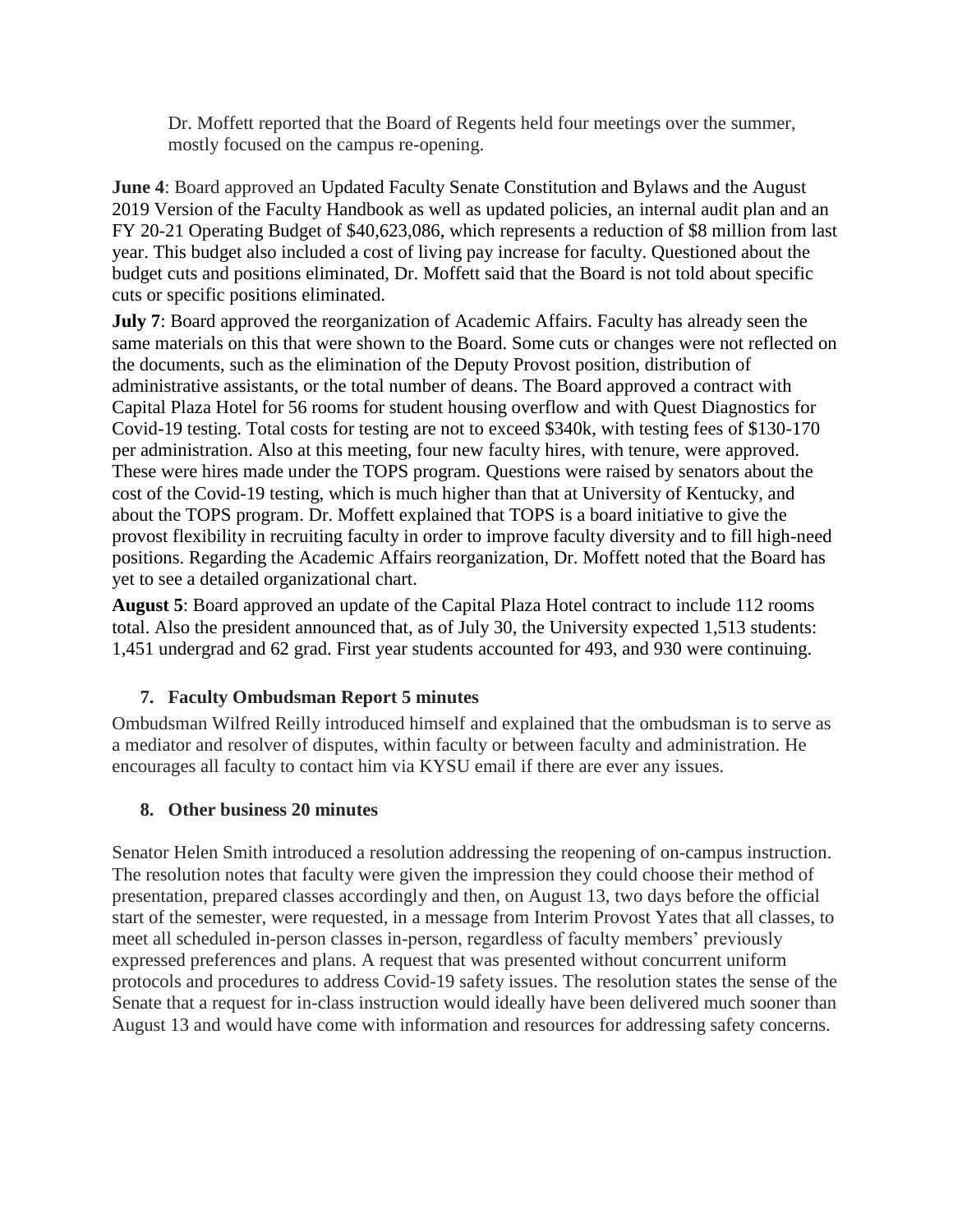Discussion of the resolution confirmed a lack of masks or cleaning supplies available for classrooms, inadequate ventilation in one building and empty sanitation stations in the student center.

The motion passed unanimously.

Senator Danny Collum proposed a resolution calling for a national search for a permanent provost and conduct of a study to result in bringing KSU faculty salaries in line with the current market.

During discussion it emerged that the process on studying KSU salaries in relationship to peer institutions, begun in 2018, had progressed further than Senator Collum realized, and rather than calling for a study of salaries, the Senate should perhaps be calling for a timetable for implementing those changes.

Senator Collum suggested that, since his proposed language was inadequate, faculty salaries should be the subject of a separate resolution. This matter was referred to the Professional Concerns Committee.

A motion was made for the Senate to empower its executive committee to draft a new resolution calling for a national provost search. This motion passed unanimously.

#### 8. **Introduction of sub-committees 10 minutes**

Dr. Keeler displayed committee assignments for 2020-2021.

### **9. Election of subcommittee officers (15 minutes) Chair, Vice-chair and Secretary**

### **Academic Policy Committee**

Chair: Buddhi Gyawali

Vice-Chair: Fariba Bigdeli-Jahed

Secretary: Leigh Whittinghill

### **Professional Concerns Committee**

Chair: Monica Valentine

Vice-Chair: Bruce Griffis

Secretary: Helen Smith

### **Curriculum Committee**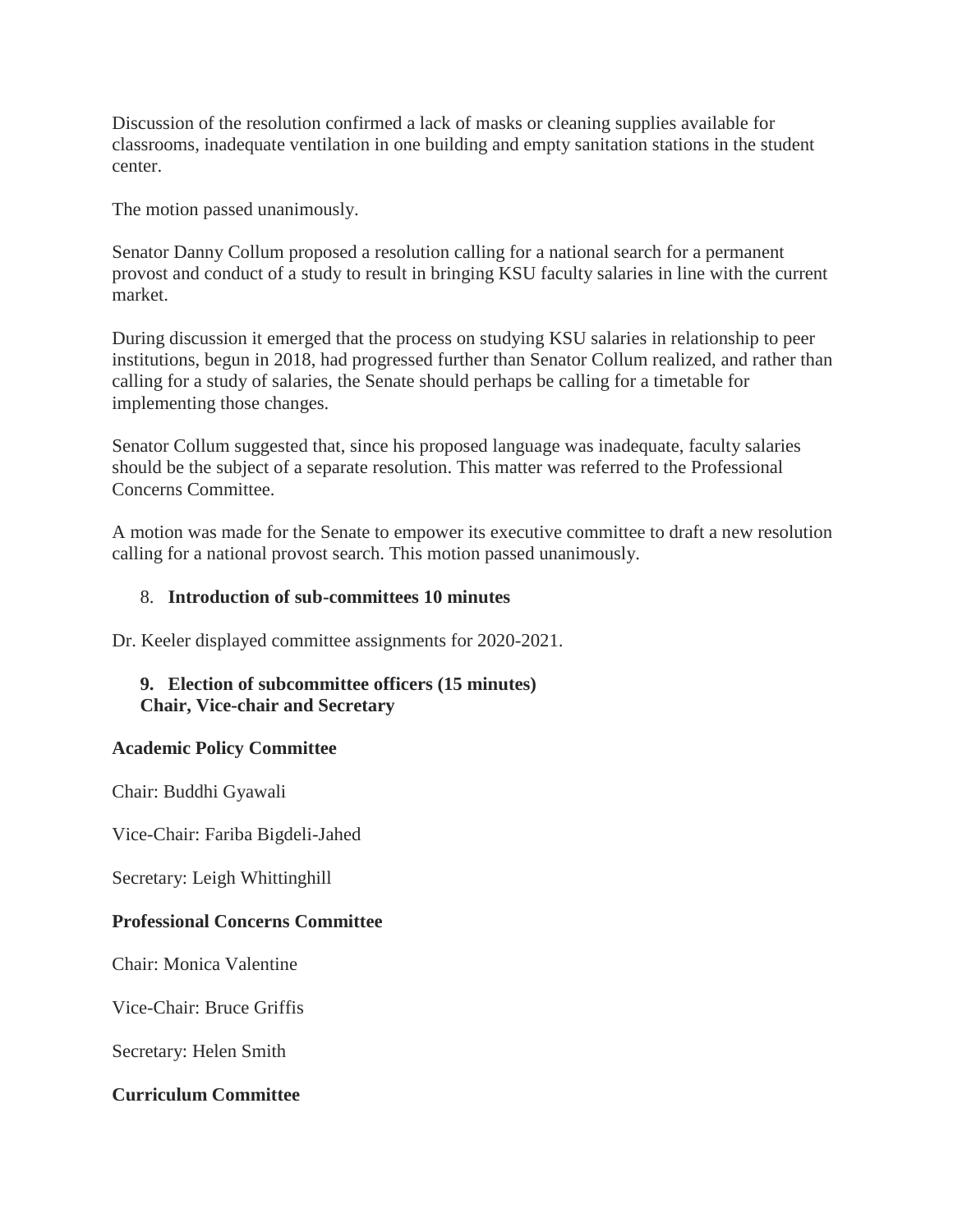Chair: Changzheng Wang

Vice-Chair: Jonathon Sharp

Secretary: Shawn Lucas

# **Budget and Academic Support Committee**

Chair: Noel Novelo

Other officers to be determined.

#### **10. Adjournment**

Meeting adjourned at about 11:15.

### **Attendance:**

| <b>Senators</b>             | Fariba Bigdeli      |
|-----------------------------|---------------------|
| <b>Bruce Griffis</b>        | Fariba Kashan       |
| Changzheng Wang             | Gavin Washington    |
| Daniel D Collum             | Helen Smith         |
| Dr. Donavan L. Ramon        | Johnathon Sharp     |
| <b>Jason Michael Keeler</b> | Kris Grimes         |
| Jens Hannemann              | Leigh Whittinghill  |
| Nancy Del Rosario Capriles  | <b>Noel Novelo</b>  |
| Alexander Lai               | Patti Marraccini    |
| <b>Barbara Witty</b>        | Prof. E. Amadife    |
| Buddhi Gyawali              | Rene Desborde       |
| Dr. Brooks-Eaves            | <b>Sharon McGee</b> |
| Dr. Monica Valentine        | <b>Shawn Lucas</b>  |
| Dr. Phillip Clay            |                     |
| <b>Bobby Walter</b>         |                     |